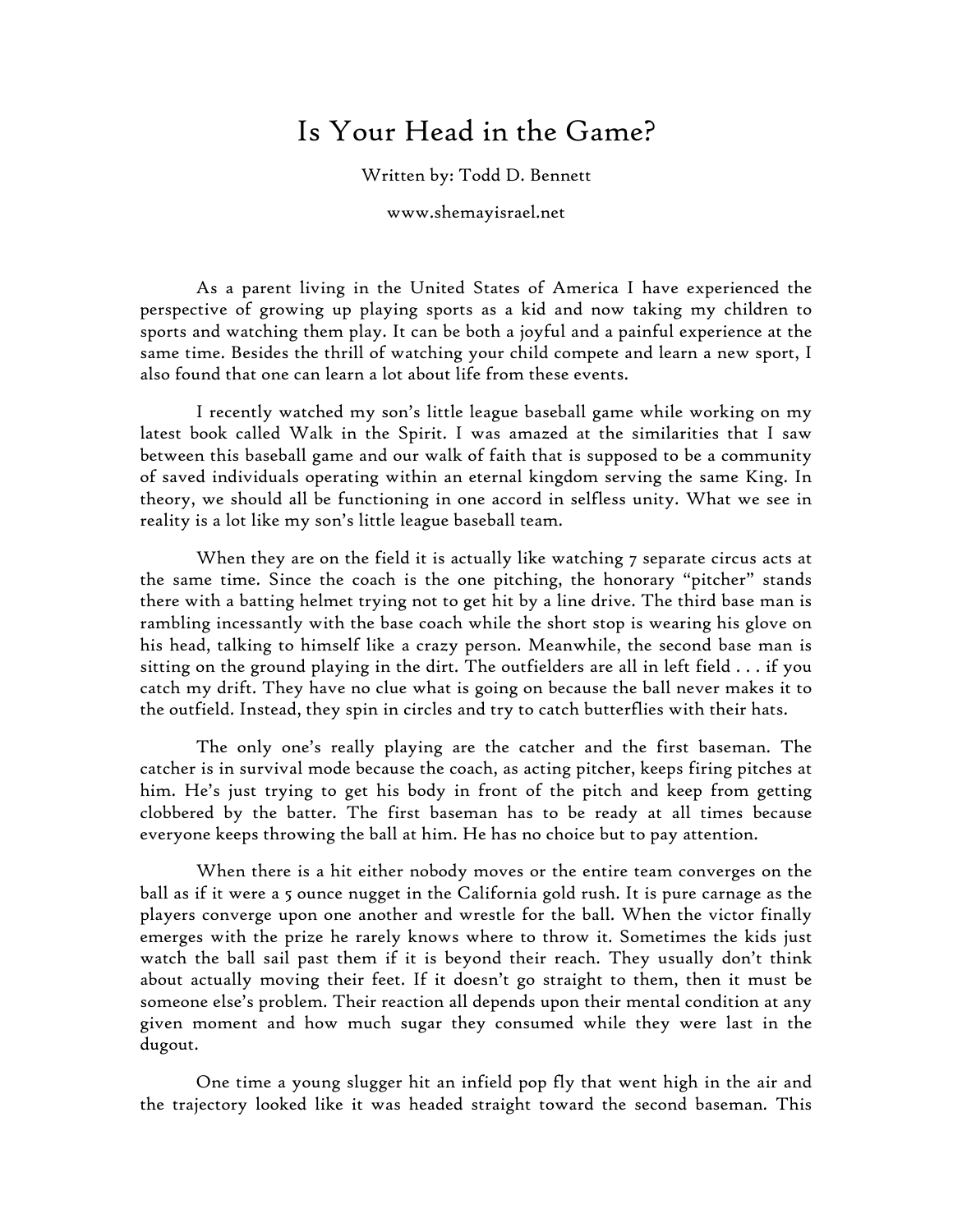could have been his time to shine, but sadly he didn't even know that the ball had been hit. As the ball began its decent from the stratosphere, sure enough, every parent in the stands did the math and their calculations were confirmed. They knew the fate of the doomed player who was completely oblivious to his ill-fated destiny. He just stood there like a mannequin, staring straight ahead with his hands to his side. As all the parents sat there helplessly with gaping mouths, the fate of the young boy's head and the ball converged. Fortunately, no ambulance was needed and an ice pack sufficed. One can only hope that he learned a lesson to keep his head in the game and his eye on the ball.

When my son's team finally gets their turn to hit, it is like watching a bunch of monkeys at happy hour. The multicolored Gatorade drinks flow freely. They all swing bats and climb fences while eating snacks and chatting about their favorite cartoon. No one has a clue what is happening on the field because they are not even watching the game. When their name gets called to hit they go out and take some swings, maybe even hit the ball and get on base. They go through the motions but once they get off the field it's right back to the party and they quickly get reabsorbed into the conversation without missing a beat. Most do not even know when the game is over.

Of course this is all a part of the process of learning to play the game. You have to start somewhere and these beginning stages are often messy and even funny. There is only so much the coach can do at this point. The process is much akin to herding cats. Some kids are naturals and have the fire in their belly. You can already see it in them, but there is little they can do when the rest of their team is in outer space. You almost feel sorry for them as they try to emulate their favorite major league player. It doesn't matter how well they field a grounder if there is no one capable of catching the ball and completing the play.

Some of these kids will move up and increase their knowledge and skills while others will drop out along the way. Eventually those who continue to advance and improve will learn the concept of teamwork, and how to fit in and perform properly in their different positions. It is imperative to understand that no one person can function as a team. As is often stated: "There is no 'I' in team." When they figure this out, they will see the benefits and they will start to win.

As I stated earlier, this all got me thinking about the Kingdom of Heaven that I was supposed to be a part of. There are, no doubt, some useful parallels to be examined. If we are in the Kingdom we are part of a "team" – a family. This is not limited to a church or congregation. It is much bigger than that. In fact, denominations and separate church buildings have been the greatest source of self inflicted division that the Body of Messiah has experienced. Now that many people are abandoning traditional "church" buildings and assemblies, they are becoming even more isolated from the greater body, although I believe that there may be a purpose in this as they learn to hear the voice of the Great Shepherd Who is leading His sheep into the Kingdom.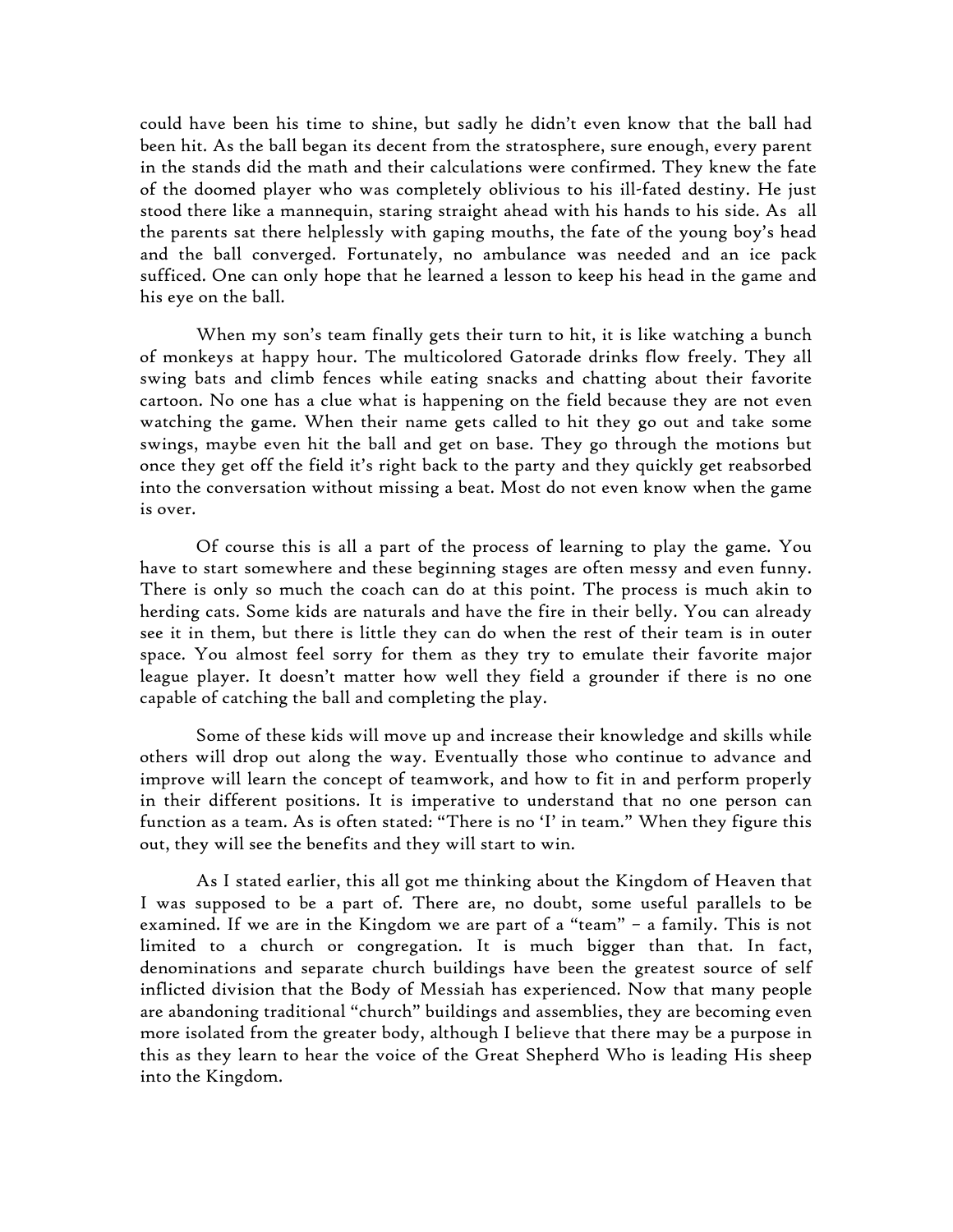If we are His sheep, then we are supposed to be a nation of set apart priests with one unified goal. Just as a baseball team looks to add points on the board and win the game, those in the Kingdom should be seeking to advance the Kingdom in one direction according to the leading of the Shepherd.

In many respects the American Christian Church along with the various off shoots and movements, such as the Messianic Movement, are much like my son's little league team. Many are not even in the game, they are simply spectators. Some show up, but miss the game because they do not know the schedule. Others show up for the game, but they do not participate. While some have their head in the game, others are just there with a uniform and a glove. They look the part but they do not add anything to the effort. Many could care less about what the other player's do or what the score is – they are simply there for their own personal gratification and satisfaction. They have not yet grasped the concept of a team.

When considering the Kingdom of Heaven, it might be helpful to ask yourself where you fall in this scenario. Are you working as a team or simply doing your own thing? So many are caught up in hectic lifestyles that they do not have time to participate in the Kingdom of Heaven. They are simply too busy building, maintaining and advancing their own kingdoms. Others are so self-centered and focused on their problems that they never even think of the needs of others.

I get frustrated when I meet so many brethren with blinders on, oblivious to the Creator's Calendar that provides the schedule, as well as the needs of their fellow servants. These individuals may be focused on their specific ministry, project or gimmick, but if you do not fit within their "mission" then they have no use for you. Well it doesn't work that way in the Kingdom. We need to help others within the Kingdom and lead people into the Kingdom. We need to be cognizant of the needs of others and pray about meeting those needs if it is within our power. I see people abounding in wealth, waiting to use those funds to "save the world" at some unknown time the future when they are surrounded by people already doing the work with little to no resources.

If you are in the Kingdom, then you are in a community of faith. You must be working with others and using the resources that you have – not to build your own ministry, business or kingdom - but rather the Kingdom of Heaven. Everyone has different giftings. Some can speak, some can write, some pray while others feed the hungry and clothe the poor. Some have money that can be used to help others fulfill their roles in the Kingdom. The list goes on and on but the point should be evident. We need to be working together and helping one another.

The Messiah clearly stated: "*For everyone to whom much is given, from him much will be required; and to whom much has been committed, of him they will ask the more.*" Luke 12:48. If you have resources and abilities that are not being used for the Kingdom, then you will be held accountable. We are in the final inning and those with resources had better use those resources to do something or help those who are already doing something.